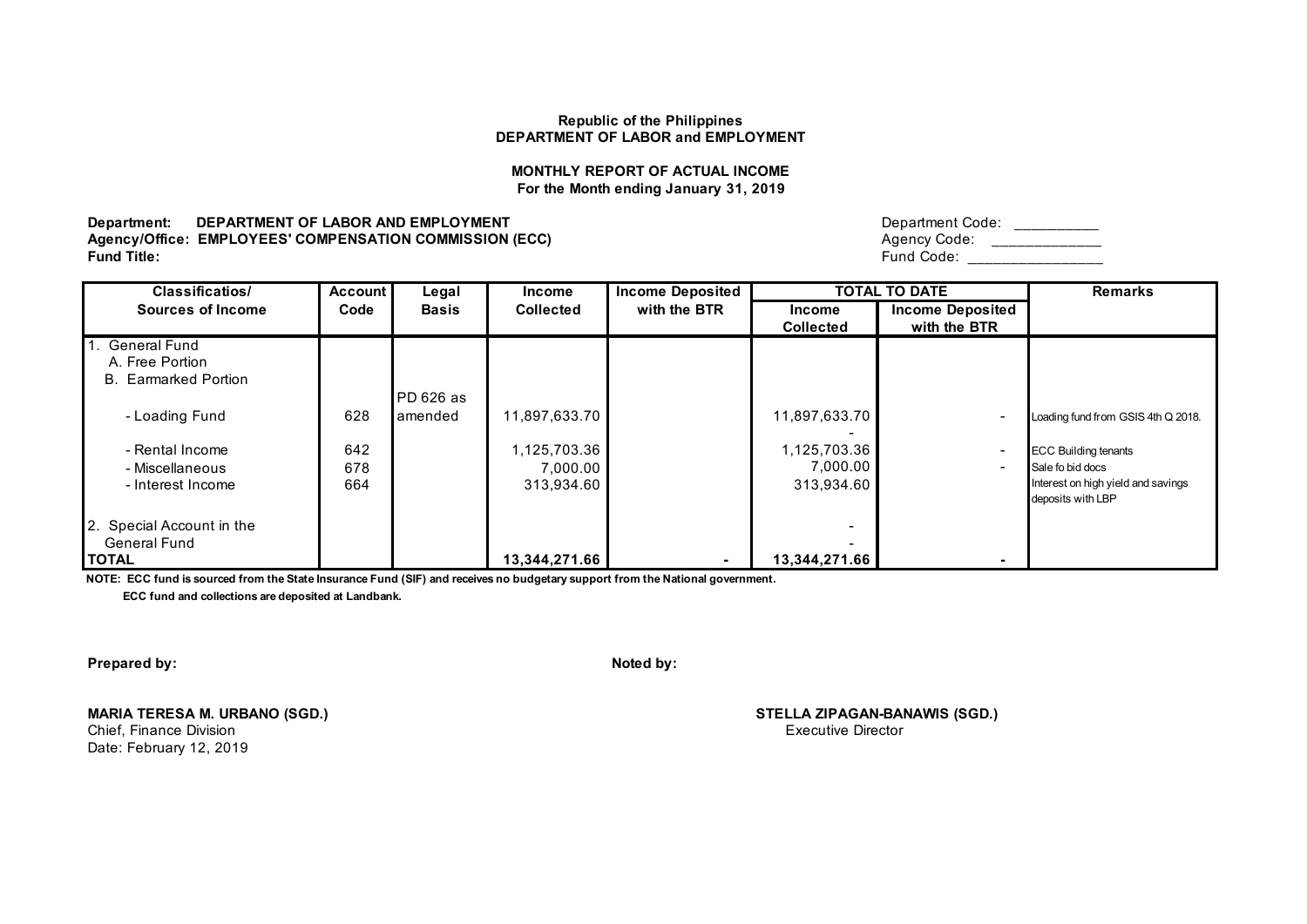#### **MONTHLY REPORT OF ACTUAL INCOME For the Month ending February 28, 2019**

#### Department: DEPARTMENT OF LABOR AND EMPLOYMENT Agency/Office: EMPLOYEES' COMPENSATION COMMISSION (ECC) **Fund Title:** Fund Code: \_\_\_\_\_\_\_\_\_\_\_\_\_\_\_\_

| Department Code: |  |
|------------------|--|
| Agency Code:     |  |
| Fund Code:       |  |

| <b>Classificatios/</b>      | Account | Legal        | <b>Income</b> | <b>Income Deposited</b> |                  | <b>TOTAL TO DATE</b>    | <b>Remarks</b>                     |
|-----------------------------|---------|--------------|---------------|-------------------------|------------------|-------------------------|------------------------------------|
| Sources of Income           | Code    | <b>Basis</b> | Collected     | with the BTR            | <b>Income</b>    | <b>Income Deposited</b> |                                    |
|                             |         |              |               |                         | <b>Collected</b> | with the BTR            |                                    |
| 1. General Fund             |         |              |               |                         |                  |                         |                                    |
| A. Free Portion             |         |              |               |                         |                  |                         |                                    |
| <b>B.</b> Earmarked Portion |         |              |               |                         |                  |                         |                                    |
|                             |         | PD 626 as    |               |                         |                  |                         | Loading fund from GSIS 4th Q       |
| - Loading Fund              | 628     | amended      |               |                         | 11,897,633.70    | ۰                       | 2018.                              |
|                             |         |              |               |                         |                  |                         |                                    |
| - Rental Income             | 642     |              | 701,795.28    |                         | 1,827,498.64     |                         | <b>ECC Building tenants</b>        |
| - Miscellaneous             | 678     |              |               |                         | 7,000.00         |                         | Sale fo bid docs                   |
| - Interest Income           | 664     |              | 278,543.75    |                         | 592,478.35       |                         | Interest on high yield and savings |
|                             |         |              |               |                         |                  |                         | deposits with LBP                  |
|                             |         |              |               |                         |                  |                         |                                    |
| 2. Special Account in the   |         |              |               |                         |                  |                         |                                    |
| <b>General Fund</b>         |         |              |               |                         |                  |                         |                                    |
| <b>TOTAL</b>                |         |              | 980,339.03    | ۰                       | 14,324,610.69    |                         |                                    |

**NOTE: ECC fund is sourced from the State Insurance Fund (SIF) and receives no budgetary support from the National government. ECC fund and collections are deposited at Landbank.**

**Prepared by: Noted by: Noted by: Noted by: Noted by: Noted by: Noted by: Noted by: Noted by: Noted by: Noted by: Noted by: Noted by: Noted by: Noted by: Noted by: Noted by: Noted by: No** 

**MARIA TERESA M. URBANO (SGD) STELLA ZIPAGAN-BANAWIS (SGD)** Chief, Finance Division **Executive Division** Executive Director Date: March 7. 2019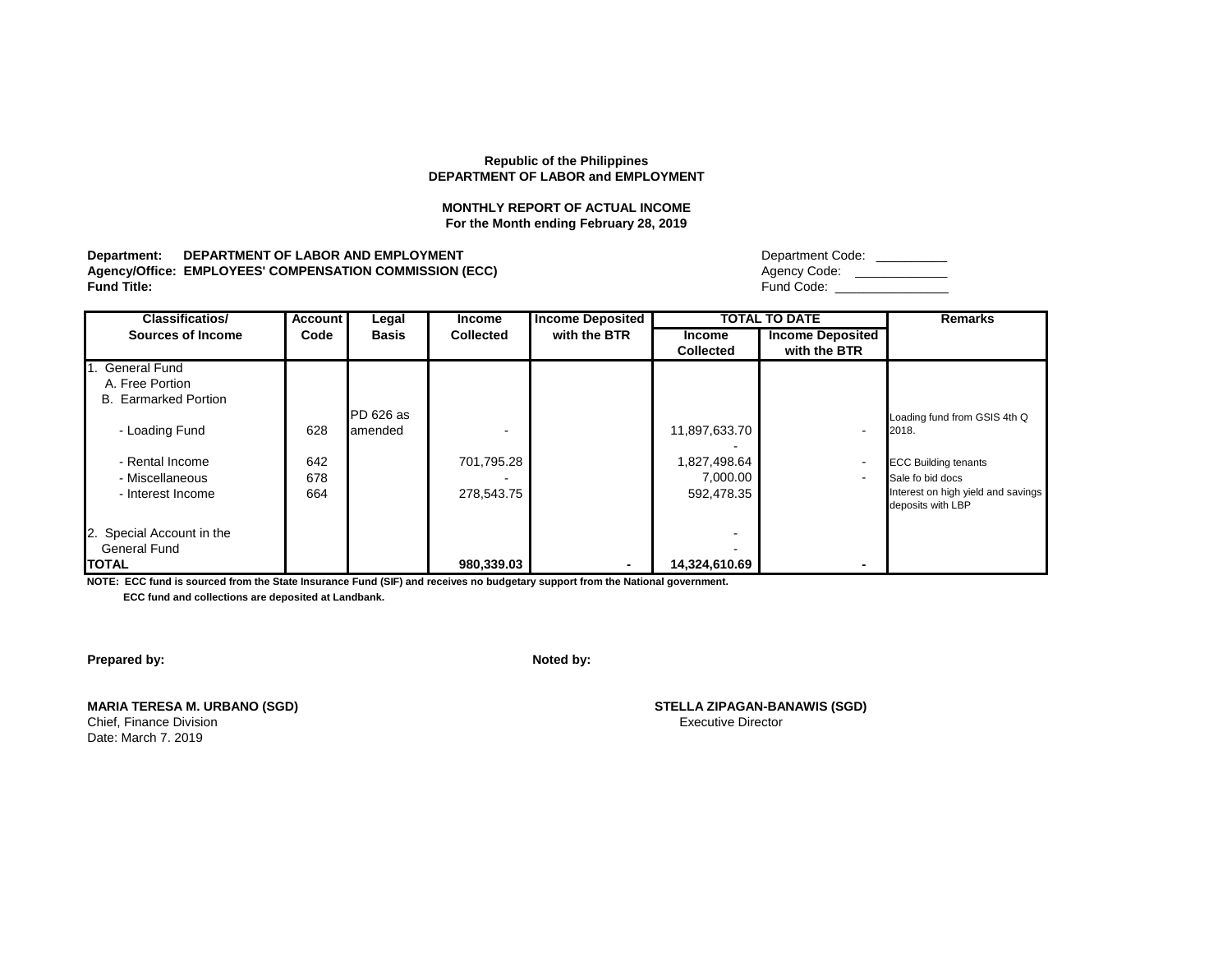# **MONTHLY REPORT OF ACTUAL INCOME For the Month ending March 31, 2019**

## Department: DEPARTMENT OF LABOR AND EMPLOYMENT Agency/Office: EMPLOYEES' COMPENSATION COMMISSION (ECC) **Fund Title:** Fund Code: \_\_\_\_\_\_\_\_\_\_\_\_\_\_\_\_

| Department Code: |  |
|------------------|--|
| Agency Code:     |  |
| Fund Code:       |  |

| <b>Classificatios/</b>      | Account | Legal        | <b>Income</b>    | <b>Income Deposited</b> |                  | <b>TOTAL TO DATE</b>     | <b>Remarks</b>                     |
|-----------------------------|---------|--------------|------------------|-------------------------|------------------|--------------------------|------------------------------------|
| <b>Sources of Income</b>    | Code    | <b>Basis</b> | <b>Collected</b> | with the BTR            | <b>Income</b>    | <b>Income Deposited</b>  |                                    |
|                             |         |              |                  |                         | <b>Collected</b> | with the BTR             |                                    |
| <b>General Fund</b>         |         |              |                  |                         |                  |                          |                                    |
| A. Free Portion             |         |              |                  |                         |                  |                          |                                    |
| <b>B.</b> Earmarked Portion |         |              |                  |                         |                  |                          |                                    |
|                             |         | PD 626 as    |                  |                         |                  |                          | Loading fund from GSIS 4th Q       |
| - Loading Fund              | 628     | lamended     |                  |                         | 11,897,633.70    | $\blacksquare$           | 2018.                              |
|                             |         |              |                  |                         |                  |                          |                                    |
| - Rental Income             | 642     |              | 364,291.60,      |                         | 3,191,790.24     | $\blacksquare$           | <b>ECC Building tenants</b>        |
| - Miscellaneous             | 678     |              | 37,400.00        |                         | 44,400.00        | $\overline{\phantom{a}}$ | Sale fo bid docs                   |
| - Interest Income           | 664     |              | 301,309.15       |                         | 893,787.50       |                          | Interest on high yield and savings |
|                             |         |              |                  |                         |                  |                          | deposits with LBP                  |
|                             |         |              |                  |                         |                  |                          |                                    |
| 2. Special Account in the   |         |              |                  |                         |                  |                          |                                    |
| <b>General Fund</b>         |         |              |                  |                         |                  |                          |                                    |
| <b>ITOTAL</b>               |         |              | 1,703,000.75     | ٠                       | 16,027,611.44    | $\overline{\phantom{0}}$ |                                    |

**NOTE: ECC fund is sourced from the State Insurance Fund (SIF) and receives no budgetary support from the National government.**

 **ECC fund and collections are deposited at Landbank.**

**Prepared by: Noted by: Noted by: Noted by: Noted by: Noted by: Noted by: Noted by: Noted by: Noted by: Noted by: Noted by: Noted by: Noted by: Noted by: Noted by: Noted by: Noted by: No** 

| <b>MARIA TERESA M. URBANO (SGD)</b> |  |
|-------------------------------------|--|
| Chief, Finance Division             |  |
| Date: April 1, 2019                 |  |

 $STELLA ZIPAGAN-BANAWIS (SGD)$ Executive Director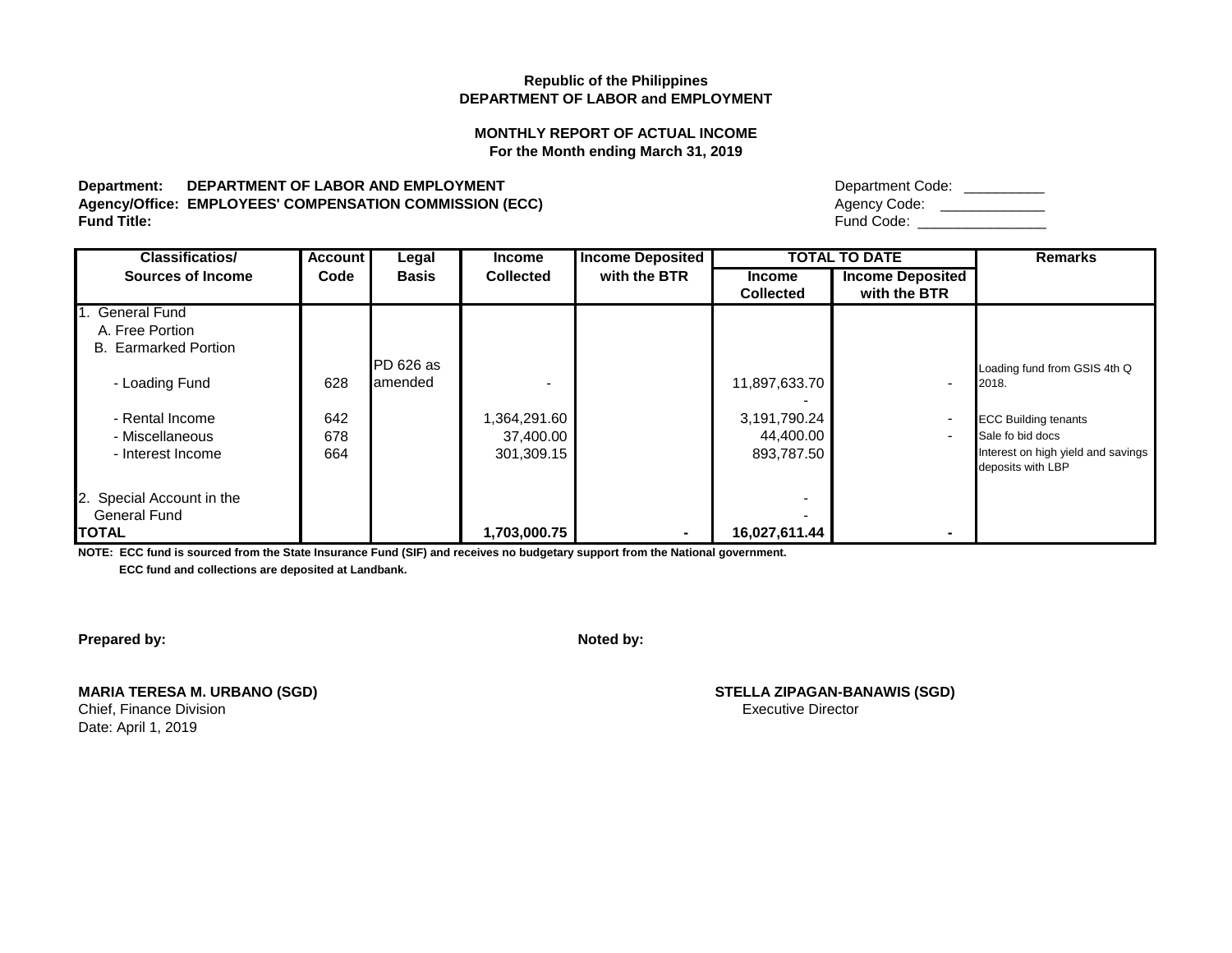## **MONTHLY REPORT OF ACTUAL INCOME For the Month ending April 30, 2019**

# Department: DEPARTMENT OF LABOR AND EMPLOYMENT **Department Code:** \_\_\_\_\_\_\_\_\_\_\_\_\_\_\_ Agency/Office: EMPLOYEES' COMPENSATION COMMISSION (ECC) **Fund Title:** Fund Code: \_\_\_\_\_\_\_\_\_\_\_\_\_\_\_\_

| <b>Classificatios/</b>                                            | <b>Account</b>    | Legal        | <b>Income</b>                      | <b>Income Deposited</b> |                                           | <b>TOTAL TO DATE</b>                       | <b>Remarks</b>                                                                                         |
|-------------------------------------------------------------------|-------------------|--------------|------------------------------------|-------------------------|-------------------------------------------|--------------------------------------------|--------------------------------------------------------------------------------------------------------|
| <b>Sources of Income</b>                                          | Code              | <b>Basis</b> | <b>Collected</b>                   | with the BTR            | <b>Income</b><br><b>Collected</b>         | <b>Income Deposited</b><br>with the BTR    |                                                                                                        |
| 1. General Fund<br>A. Free Portion<br><b>B.</b> Earmarked Portion |                   | PD 626 as    |                                    |                         |                                           |                                            |                                                                                                        |
| - Loading Fund                                                    | 628               | lamended     |                                    |                         | 11,897,633.70                             |                                            | Loading fund from GSIS 4th Q<br>2018.                                                                  |
| - Rental Income<br>- Miscellaneous<br>- Interest Income           | 642<br>678<br>664 |              | 795,386.88<br>600.00<br>283,014.58 |                         | 3,987,177.12<br>45,000.00<br>1,176,802.08 | $\overline{\phantom{a}}$<br>$\blacksquare$ | <b>ECC Building tenants</b><br>Sale of docs<br>Interest on high yield and savings<br>deposits with LBP |
| 2. Special Account in the<br><b>General Fund</b><br><b>TOTAL</b>  |                   |              | 1,079,001.46                       | ۰.                      | 17,106,612.90                             |                                            |                                                                                                        |

**NOTE: ECC fund is sourced from the State Insurance Fund (SIF) and receives no budgetary support from the National government.**

 **ECC fund and collections are deposited at Landbank.**

**Prepared by: Noted by: Noted by: Noted by: Noted by: Noted by: Noted by: Noted by: Noted by: Noted by: Noted by: Noted by: Noted by: Noted by: Noted by: Noted by: Noted by: Noted by: No** 

**MARIA TERESA M. URBANO (SGD) STELLA ZIPAGAN-BANAWIS (SGD) Chief, Finance Division Chief, Finance Division** Executive Director Date: May 6, 2019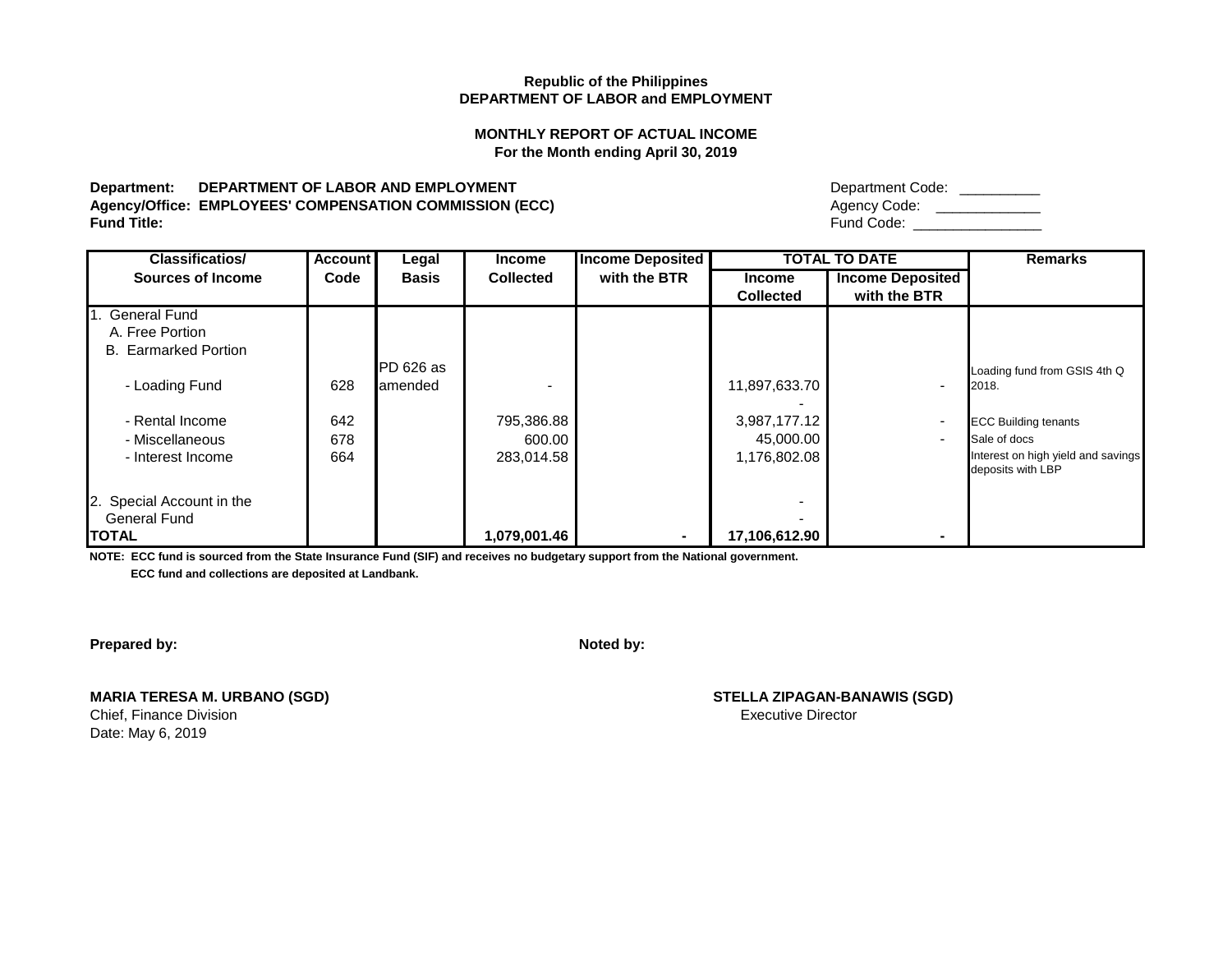#### **MONTHLY REPORT OF ACTUAL INCOME For the Month ending May 31, 2019**

# **Department: DEPARTMENT OF LABOR AND EMPLOYMENT** Department Code: \_\_\_\_\_\_\_\_\_\_ **Agency/Office: EMPLOYEES' COMPENSATION COMMISSION (ECC)**<br>Fund Title:

| Department Code: |  |
|------------------|--|
|                  |  |

**Fund Title:** Fund Code: \_\_\_\_\_\_\_\_\_\_\_\_\_\_\_\_

| <b>Classificatios/</b>                                            | Account           | Legal                | <b>Income</b>                          | <b>Income Deposited</b> |                                           | <b>TOTAL TO DATE</b>                    | <b>Remarks</b>                                                                                            |
|-------------------------------------------------------------------|-------------------|----------------------|----------------------------------------|-------------------------|-------------------------------------------|-----------------------------------------|-----------------------------------------------------------------------------------------------------------|
| Sources of Income                                                 | Code              | <b>Basis</b>         | <b>Collected</b>                       | with the BTR            | <b>Income</b><br><b>Collected</b>         | <b>Income Deposited</b><br>with the BTR |                                                                                                           |
| 1. General Fund<br>A. Free Portion<br><b>B.</b> Earmarked Portion |                   |                      |                                        |                         |                                           |                                         |                                                                                                           |
| - Loading Fund                                                    | 628               | PD 626 as<br>amended | 16,614,811.31                          |                         | 28,512,445.01                             | $\blacksquare$                          | Loading fund from GSIS 4th Q<br>2018.                                                                     |
| - Rental Income<br>- Miscellaneous<br>- Interest Income           | 642<br>678<br>664 |                      | 1,066,011.97<br>1,000.00<br>268,529.42 |                         | 5,053,189.09<br>46,000.00<br>1,445,331.50 | $\blacksquare$<br>$\blacksquare$        | <b>ECC Building tenants</b><br>Sale of bid docs<br>nterest on high yield and savings<br>deposits with LBP |
| 2. Special Account in the<br><b>General Fund</b><br><b>TOTAL</b>  |                   |                      | 17,950,352.70                          | ۰.                      | 35,056,965.60                             | $\overline{\phantom{a}}$                |                                                                                                           |

**NOTE: ECC fund is sourced from the State Insurance Fund (SIF) and receives no budgetary support from the National government.**

 **ECC fund and collections are deposited at Landbank.**

**Prepared by: Noted by: Noted by: Noted by: Noted by: Noted by: Noted by: Noted by: Noted by: Noted by: Noted by: Noted by: Noted by: Noted by: Noted by: Noted by: Noted by: Noted by: No** 

Chief, Finance Division Date: June 6, 2019

**MARIA TERESA M. URBANO (SGD) STELLA ZIPAGAN-BANAWIS (SGD)**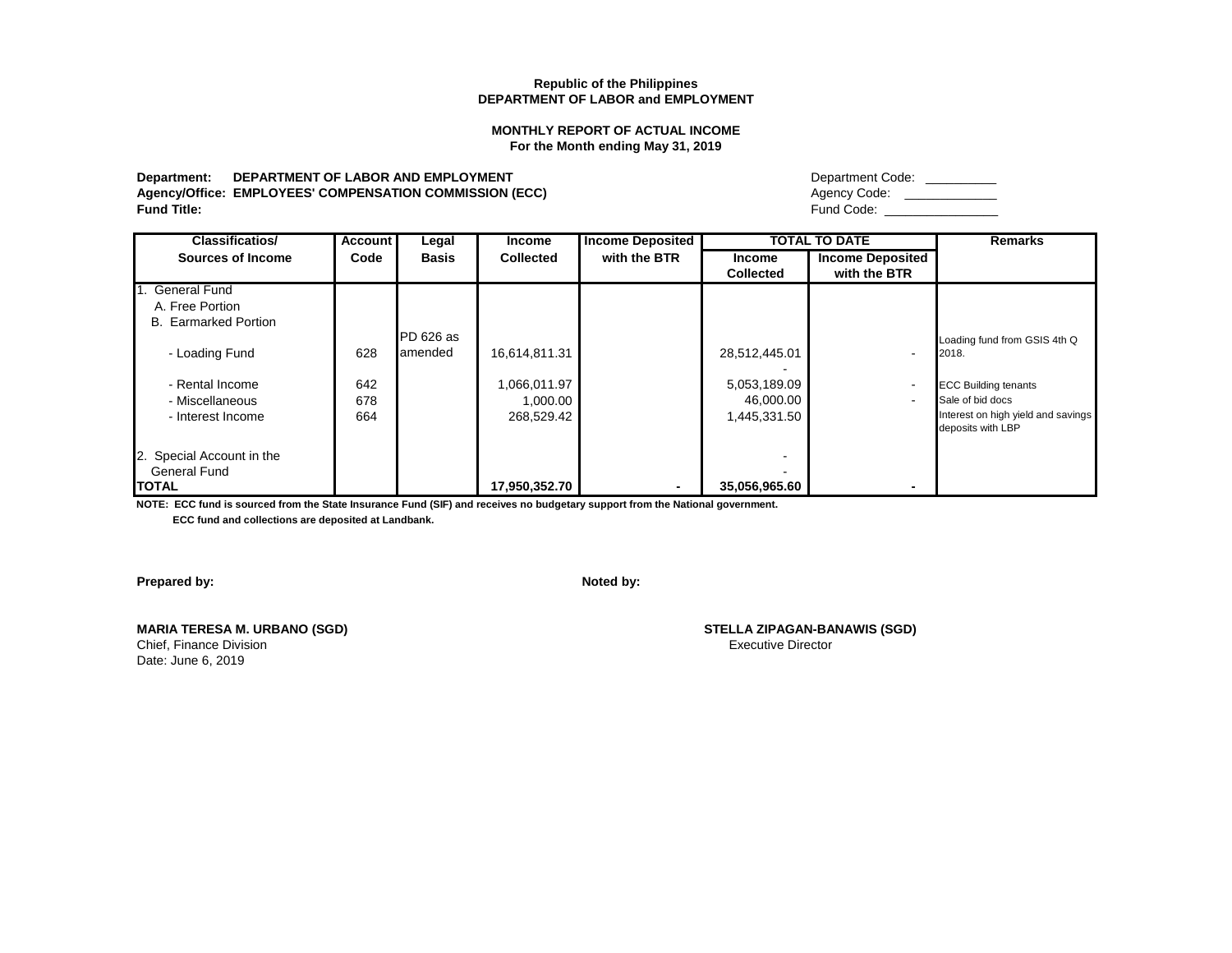# **MONTHLY REPORT OF ACTUAL INCOME For the Month ending June 30, 2019**

## **Department: DEPARTMENT OF LABOR AND EMPLOYMENT** Agency/Office: EMPLOYEES' COMPENSATION COMMISSION (ECC) **Fund Title:** Fund Code: \_\_\_\_\_\_\_\_\_\_\_\_\_\_\_\_

| Department Code: |  |
|------------------|--|
| Agency Code:     |  |
| Fund Code:       |  |

| <b>Classificatios/</b>      | <b>Account</b> | Legal        | <b>Income</b>    | <b>Income Deposited</b> |                                   | <b>TOTAL TO DATE</b>                    | <b>Remarks</b>                     |
|-----------------------------|----------------|--------------|------------------|-------------------------|-----------------------------------|-----------------------------------------|------------------------------------|
| <b>Sources of Income</b>    | Code           | <b>Basis</b> | <b>Collected</b> | with the BTR            | <b>Income</b><br><b>Collected</b> | <b>Income Deposited</b><br>with the BTR |                                    |
|                             |                |              |                  |                         |                                   |                                         |                                    |
| 1. General Fund             |                |              |                  |                         |                                   |                                         |                                    |
| A. Free Portion             |                |              |                  |                         |                                   |                                         |                                    |
| <b>B.</b> Earmarked Portion |                |              |                  |                         |                                   |                                         |                                    |
|                             |                | PD 626 as    |                  |                         |                                   |                                         | Loading fund from GSIS 4th Q       |
| - Loading Fund              | 628            | lamended     | 16,614,811.31    |                         | 45,127,256.32                     |                                         | 2018.                              |
|                             |                |              |                  |                         |                                   |                                         |                                    |
| - Rental Income             | 642            |              | 035,963.83       |                         | 6,089,152.92                      | $\overline{\phantom{a}}$                | <b>ECC Building tenants</b>        |
| - Miscellaneous             | 678            |              | 13,000.00        |                         | 59,000.00                         | $\overline{\phantom{0}}$                | Sale of bid docs                   |
| - Interest Income           | 664            |              | 282,868.98       |                         |                                   |                                         | Interest on high yield and savings |
|                             |                |              |                  |                         |                                   |                                         | deposits with LBP                  |
|                             |                |              |                  |                         | 1,728,200.48                      |                                         |                                    |
| 2. Special Account in the   |                |              |                  |                         |                                   |                                         |                                    |
| <b>General Fund</b>         |                |              |                  |                         |                                   |                                         |                                    |
| <b>ITOTAL</b>               |                |              | 17,946,644.12    | ۰.                      | 53,003,609.72                     |                                         |                                    |

**NOTE: ECC fund is sourced from the State Insurance Fund (SIF) and receives no budgetary support from the National government.**

 **ECC fund and collections are deposited at Landbank.**

**Prepared by: Noted by: Noted by: Noted by: Noted by: Noted by: Noted by: Noted by: Noted by: Noted by: Noted by: Noted by: Noted by: Noted by: Noted by: Noted by: Noted by: Noted by: No** 

**MARIA TERESA M. URBANO (SGD) STELLA ZIPAGAN-BANAWIS (SGD)** Chief, Finance Division Date: July 2, 2019

Executive Director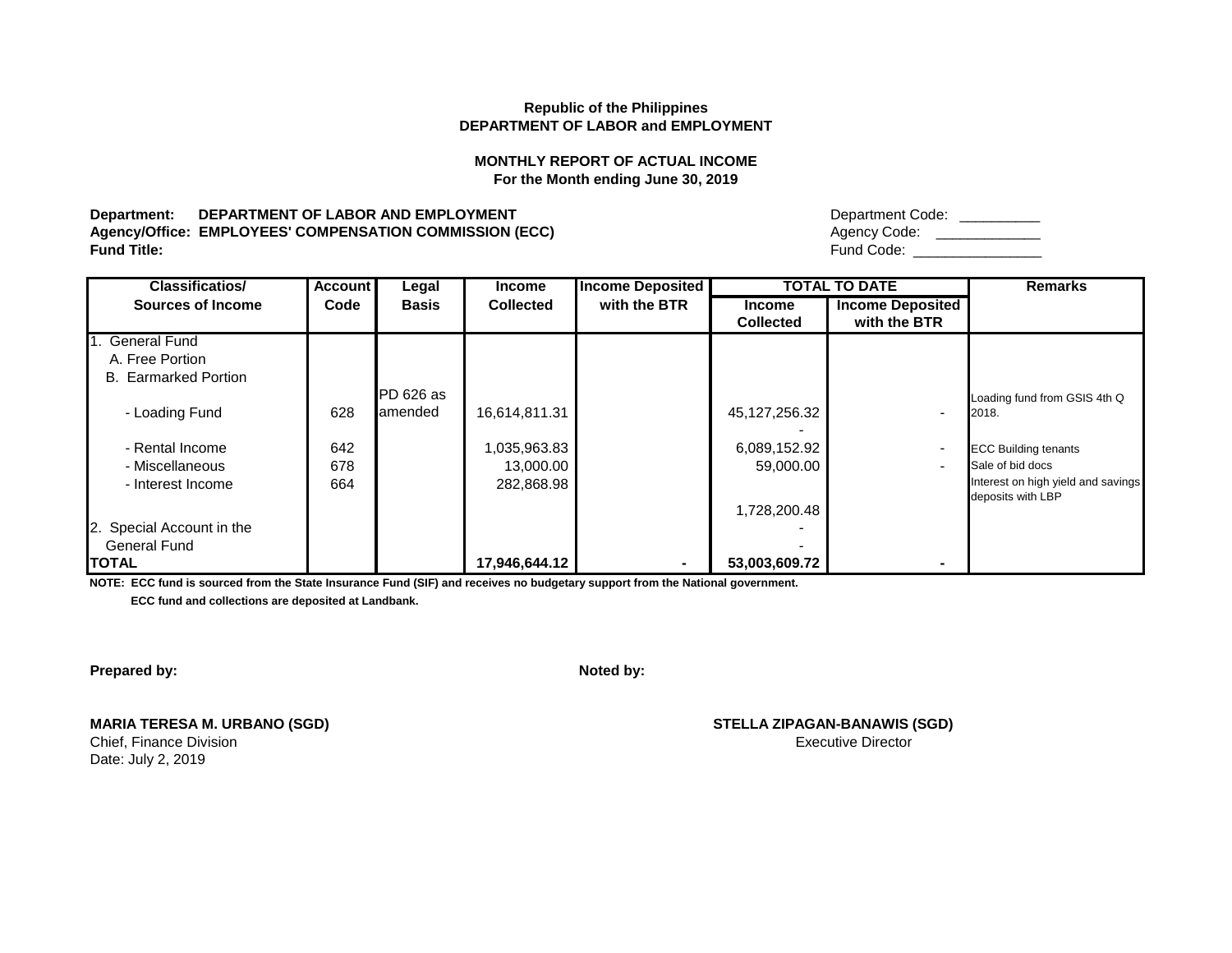## **MONTHLY REPORT OF ACTUAL INCOME For the Month ending July 31, 2019**

## Department: DEPARTMENT OF LABOR AND EMPLOYMENT Agency/Office: EMPLOYEES' COMPENSATION COMMISSION (ECC) **Fund Title:** Fund Code: \_\_\_\_\_\_\_\_\_\_\_\_\_\_\_\_

| Department Code: |  |
|------------------|--|
| Agency Code:     |  |
| Fund Code:       |  |

| <b>Classificatios/</b>      | <b>Account</b> | Legal        | <b>Income</b>    | <b>Income Deposited</b> |                  | <b>TOTAL TO DATE</b>     | <b>Remarks</b>                     |
|-----------------------------|----------------|--------------|------------------|-------------------------|------------------|--------------------------|------------------------------------|
| <b>Sources of Income</b>    | Code           | <b>Basis</b> | <b>Collected</b> | with the BTR            | <b>Income</b>    | <b>Income Deposited</b>  |                                    |
|                             |                |              |                  |                         | <b>Collected</b> | with the BTR             |                                    |
| 1. General Fund             |                |              |                  |                         |                  |                          |                                    |
| A. Free Portion             |                |              |                  |                         |                  |                          |                                    |
| <b>B.</b> Earmarked Portion |                |              |                  |                         |                  |                          |                                    |
|                             |                | PD 626 as    |                  |                         |                  |                          | Loading fund from GSIS 4th Q       |
| - Loading Fund              | 628            | amended      |                  |                         | 45,127,256.32    | $\overline{\phantom{a}}$ | 2018.                              |
|                             |                |              |                  |                         |                  |                          |                                    |
| - Rental Income             | 642            |              | 1,065,963.83     |                         | 7,155,116.75     | $\blacksquare$           | <b>ECC Building tenants</b>        |
| - Miscellaneous             | 678            |              | 21,000.00        |                         | 80,000.00        | $\blacksquare$           | Sale of bid docs                   |
| - Interest Income           | 664            |              | 291,303.81       |                         |                  |                          | Interest on high yield and savings |
|                             |                |              |                  |                         |                  |                          | deposits with LBP                  |
|                             |                |              |                  |                         | 2,019,504.29     |                          |                                    |
| 2. Special Account in the   |                |              |                  |                         |                  |                          |                                    |
| <b>General Fund</b>         |                |              |                  |                         |                  |                          |                                    |
| <b>ITOTAL</b>               |                |              | 1,378,267.64     | ۰.                      | 54,381,877.36    | ۰                        |                                    |

**NOTE: ECC fund is sourced from the State Insurance Fund (SIF) and receives no budgetary support from the National government.**

 **ECC fund and collections are deposited at Landbank.**

**Prepared by: Noted by: Noted by: Noted by: Noted by: Noted by: Noted by: Noted by: Noted by: Noted by: Noted by: Noted by: Noted by: Noted by: Noted by: Noted by: Noted by: Noted by: No** 

**MARIA TERESA M. URBANO (SGD) STELLA ZIPAGAN-BANAWIS (SGD)**

Date: August 1, 2019

Chief, Finance Division **Executive Director**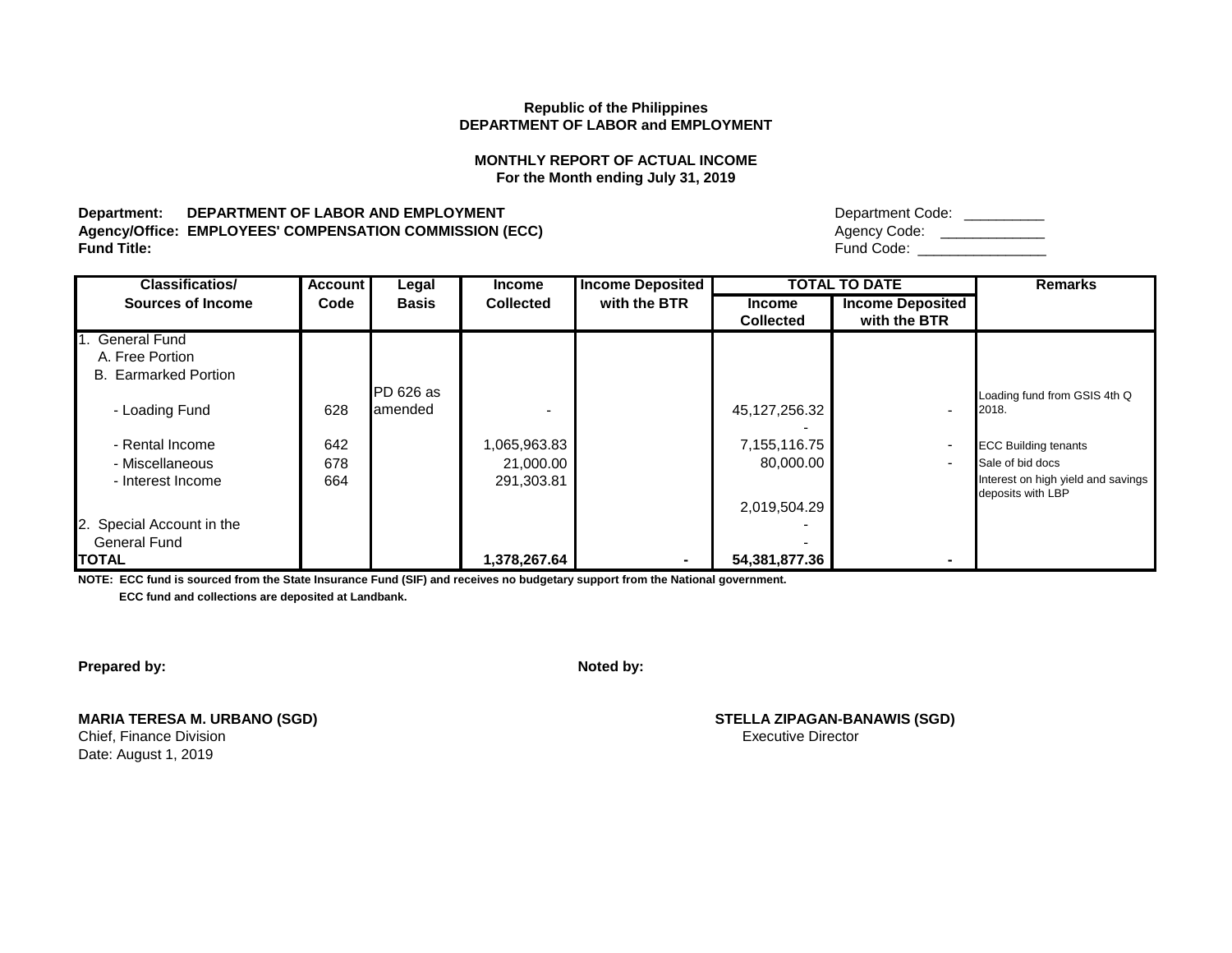## **MONTHLY REPORT OF ACTUAL INCOME For the Month ending August 31, 2019**

## **Department: DEPARTMENT OF LABOR AND EMPLOYMENT** Agency/Office: EMPLOYEES' COMPENSATION COMMISSION (ECC) **Fund Title:** Fund Code: \_\_\_\_\_\_\_\_\_\_\_\_\_\_\_\_

| Department Code: |  |
|------------------|--|
| Agency Code:     |  |
| Fund Code:       |  |

| <b>Classificatios/</b>      | Account | Legal        | <b>Income</b>    | <b>Income Deposited</b> |                  | <b>TOTAL TO DATE</b>     | <b>Remarks</b>                     |
|-----------------------------|---------|--------------|------------------|-------------------------|------------------|--------------------------|------------------------------------|
| <b>Sources of Income</b>    | Code    | <b>Basis</b> | <b>Collected</b> | with the BTR            | <b>Income</b>    | <b>Income Deposited</b>  |                                    |
|                             |         |              |                  |                         | <b>Collected</b> | with the BTR             |                                    |
| <b>General Fund</b>         |         |              |                  |                         |                  |                          |                                    |
| A. Free Portion             |         |              |                  |                         |                  |                          |                                    |
| <b>B.</b> Earmarked Portion |         |              |                  |                         |                  |                          |                                    |
|                             |         | PD 626 as    |                  |                         |                  |                          | Loading fund from GSIS 4th Q       |
| - Loading Fund              | 628     | lamended     |                  |                         | 45,127,256.32    | $\overline{\phantom{a}}$ | 2018.                              |
|                             |         |              |                  |                         |                  |                          |                                    |
| - Rental Income             | 642     |              | 914,115.97       |                         | 8,262,200.96     | $\blacksquare$           | <b>ECC Building tenants</b>        |
| - Miscellaneous             | 678     |              | 89,000.00        |                         | 169,200.00       | $\overline{\phantom{a}}$ | Sale of bid docs                   |
| - Interest Income           | 664     |              | 279,826.00       |                         |                  |                          | Interest on high yield and savings |
|                             |         |              |                  |                         |                  |                          | deposits with LBP                  |
|                             |         |              |                  |                         | 2,299,330.29     |                          |                                    |
| 2. Special Account in the   |         |              |                  |                         |                  |                          |                                    |
| <b>General Fund</b>         |         |              |                  |                         |                  |                          |                                    |
| <b>ITOTAL</b>               |         |              | 1,282,941.97     |                         | 55,857,987.57    | $\overline{\phantom{0}}$ |                                    |

**NOTE: ECC fund is sourced from the State Insurance Fund (SIF) and receives no budgetary support from the National government.**

 **ECC fund and collections are deposited at Landbank.**

Rental and Miscellaneous income with Adjustment

**Prepared by: Noted by: Noted by: Noted by: Noted by: Noted by: Noted by: Noted by: Noted by: Noted by: Noted by: Noted by: Noted by: Noted by: Noted by: Noted by: Noted by: Noted by: No** 

| <b>MARIA TERESA M. URBANO (SGD)</b> |
|-------------------------------------|
| Chief, Finance Division             |
| Date: September 6, 2019             |

 $STELLA ZIPAGAN-BANAWIS (SGD)$ Executive Director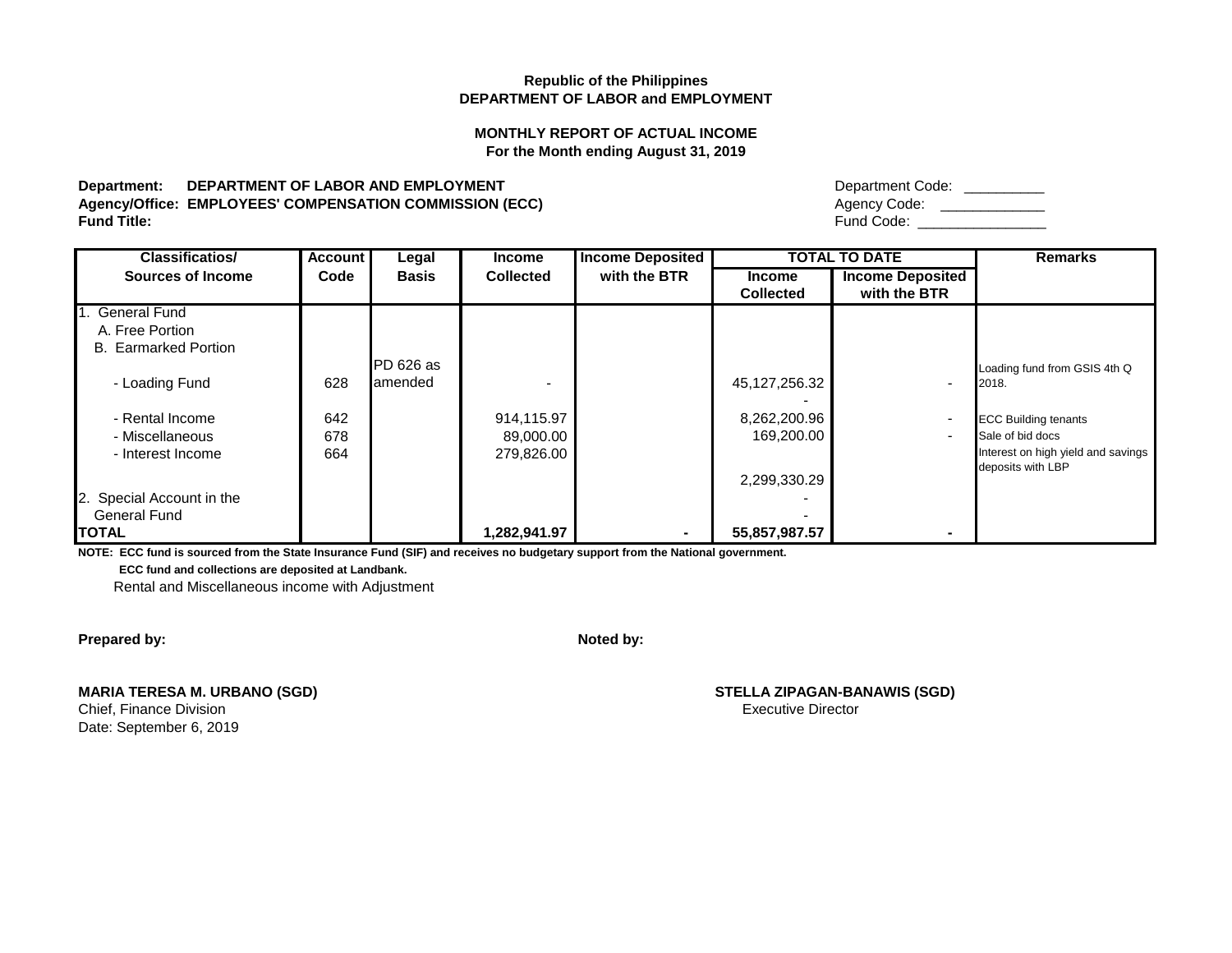# **MONTHLY REPORT OF ACTUAL INCOME For the month ending September 30, 2019**

# Department: DEPARTMENT OF LABOR AND EMPLOYMENT Agency/Office: EMPLOYEES' COMPENSATION COMMISSION (ECC) **Fund Title:** Fund Code: \_\_\_\_\_\_\_\_\_\_\_\_\_\_\_\_

| Department Code: |  |
|------------------|--|
| Agency Code:     |  |
| Fund Code:       |  |

| <b>Classificatios/</b>      | <b>Account</b> | Legal        | <b>Income</b>    | <b>Income Deposited</b> | <b>TOTAL TO DATE</b>              |                                         | <b>Remarks</b>                                                |
|-----------------------------|----------------|--------------|------------------|-------------------------|-----------------------------------|-----------------------------------------|---------------------------------------------------------------|
| <b>Sources of Income</b>    | Code           | <b>Basis</b> | <b>Collected</b> | with the BTR            | <b>Income</b><br><b>Collected</b> | <b>Income Deposited</b><br>with the BTR |                                                               |
| <b>General Fund</b>         |                |              |                  |                         |                                   |                                         |                                                               |
| A. Free Portion             |                |              |                  |                         |                                   |                                         |                                                               |
| <b>B.</b> Earmarked Portion |                |              |                  |                         |                                   |                                         |                                                               |
|                             |                | PD 626 as    |                  |                         |                                   |                                         | Loading fund from GSIS 4th Q<br>2018 and 1st sem of 2019 from |
| - Loading Fund              | 628            | lamended     | 14,241,266.84    |                         | 59,368,523.16                     | $\overline{\phantom{a}}$                | SSS and GSIS                                                  |
| - Rental Income             | 642            |              | 1,070,843.40     |                         | 9,333,044.36                      | $\overline{\phantom{a}}$                | <b>ECC Building tenants</b>                                   |
| - Miscellaneous             | 678            |              | 50,000.00        |                         | 219,200.00                        | $\blacksquare$                          | Sale of bid docs                                              |
| - Interest Income           | 664            |              | 263,109.76       |                         | 2,562,440.05                      |                                         | nterest on high yield and savings<br>deposits with LBP        |
| 2. Special Account in the   |                |              |                  |                         |                                   |                                         |                                                               |
| <b>General Fund</b>         |                |              |                  |                         |                                   |                                         |                                                               |
| <b>TOTAL</b>                |                |              | 15,625,220.00    | ۰.                      | 71,483,207.57                     | ۰                                       |                                                               |

**NOTE: ECC fund is sourced from the State Insurance Fund (SIF) and receives no budgetary support from the National government.**

 **ECC fund and collections are deposited at Landbank.**

Rental and Miscellaneous income with Adjustment

**Prepared by: Noted by: Noted by: Noted by: Noted by: Noted by: Noted by: Noted by: Noted by: Noted by: Noted by: Noted by: Noted by: Noted by: Noted by: Noted by: Noted by: Noted by: No** 

**MARIA TERESA M. URBANO (SGD) STELLA ZIPAGAN-BANAWIS (SGD)**

Date: October 2, 2019

Chief, Finance Division **Executive Director** Chief, Finance Division **Executive Director**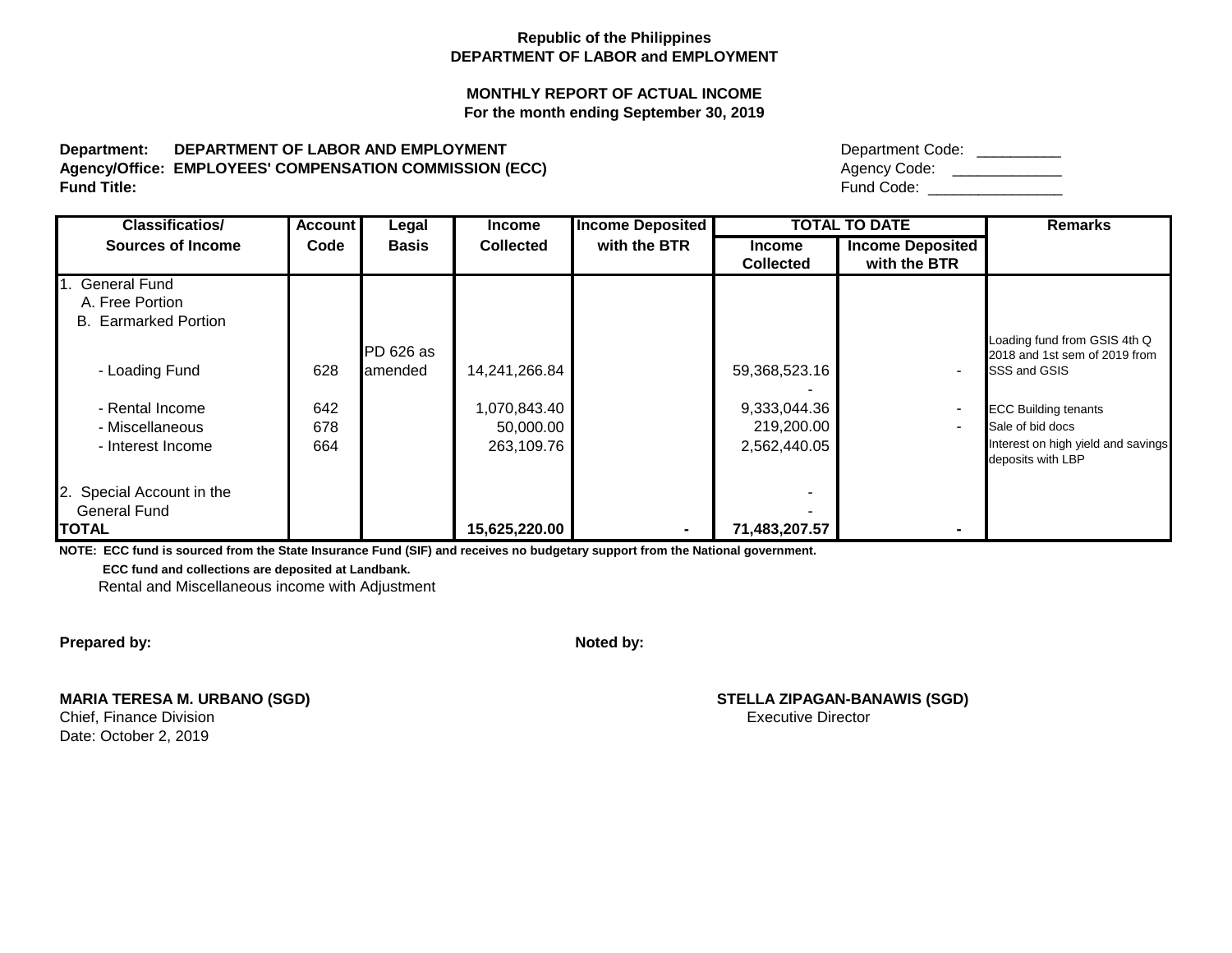## **MONTHLY REPORT OF ACTUAL INCOME For the month ending October 31, 2019**

## **Department: DEPARTMENT OF LABOR AND EMPLOYMENT** Agency/Office: EMPLOYEES' COMPENSATION COMMISSION (ECC) **Fund Title:** Fund Code: \_\_\_\_\_\_\_\_\_\_\_\_\_\_\_\_

| Department Code: |  |
|------------------|--|
| Agency Code:     |  |
| Fund Code:       |  |

| <b>Classificatios/</b>      | Account | Legal        | <b>Income</b>    | <b>Income Deposited</b> |                  | <b>TOTAL TO DATE</b>     | <b>Remarks</b>                    |
|-----------------------------|---------|--------------|------------------|-------------------------|------------------|--------------------------|-----------------------------------|
| <b>Sources of Income</b>    | Code    | <b>Basis</b> | <b>Collected</b> | with the BTR            | <b>Income</b>    | <b>Income Deposited</b>  |                                   |
|                             |         |              |                  |                         | <b>Collected</b> | with the BTR             |                                   |
| 1. General Fund             |         |              |                  |                         |                  |                          |                                   |
| A. Free Portion             |         |              |                  |                         |                  |                          |                                   |
| <b>B.</b> Earmarked Portion |         |              |                  |                         |                  |                          |                                   |
|                             |         |              |                  |                         |                  |                          | Loading fund from GSIS 4th Q      |
|                             |         | PD 626 as    |                  |                         |                  |                          | 2018 and 1st sem of 2019 from     |
| - Loading Fund              | 628     | lamended     |                  |                         | 59,368,523.16    | $\blacksquare$           | SSS and GSIS                      |
|                             |         |              |                  |                         |                  |                          |                                   |
| - Rental Income             | 642     |              | 982,539.00       |                         | 10,315,583.36    | $\blacksquare$           | <b>ECC Building tenants</b>       |
| - Miscellaneous             | 678     |              | 3,000.25         |                         | 222,200.25       | $\overline{\phantom{a}}$ | Sale of bid docs                  |
| - Interest Income           | 664     |              | 262,373.39       |                         | 2,824,813.44     |                          | nterest on high yield and savings |
|                             |         |              |                  |                         |                  |                          | deposits with LBP                 |
| 2. Special Account in the   |         |              |                  |                         |                  |                          |                                   |
| <b>General Fund</b>         |         |              |                  |                         |                  |                          |                                   |
| <b>ITOTAL</b>               |         |              | 1,247,912.64     |                         | 72,731,120.21    |                          |                                   |

**NOTE: ECC fund is sourced from the State Insurance Fund (SIF) and receives no budgetary support from the National government.**

 **ECC fund and collections are deposited at Landbank.**

Rental and Miscellaneous income with Adjustment

**Prepared by: Noted by: Noted by: Noted by: Noted by: Noted by: Noted by: Noted by: Noted by: Noted by: Noted by: Noted by: Noted by: Noted by: Noted by: Noted by: Noted by: Noted by: No** 

**MARIA TERESA M. URBANO (SGD) STELLA ZIPAGAN-BANAWIS (SGD)**

Date: November 5, 2019

**Chief, Finance Division Chief, Finance Division** Executive Director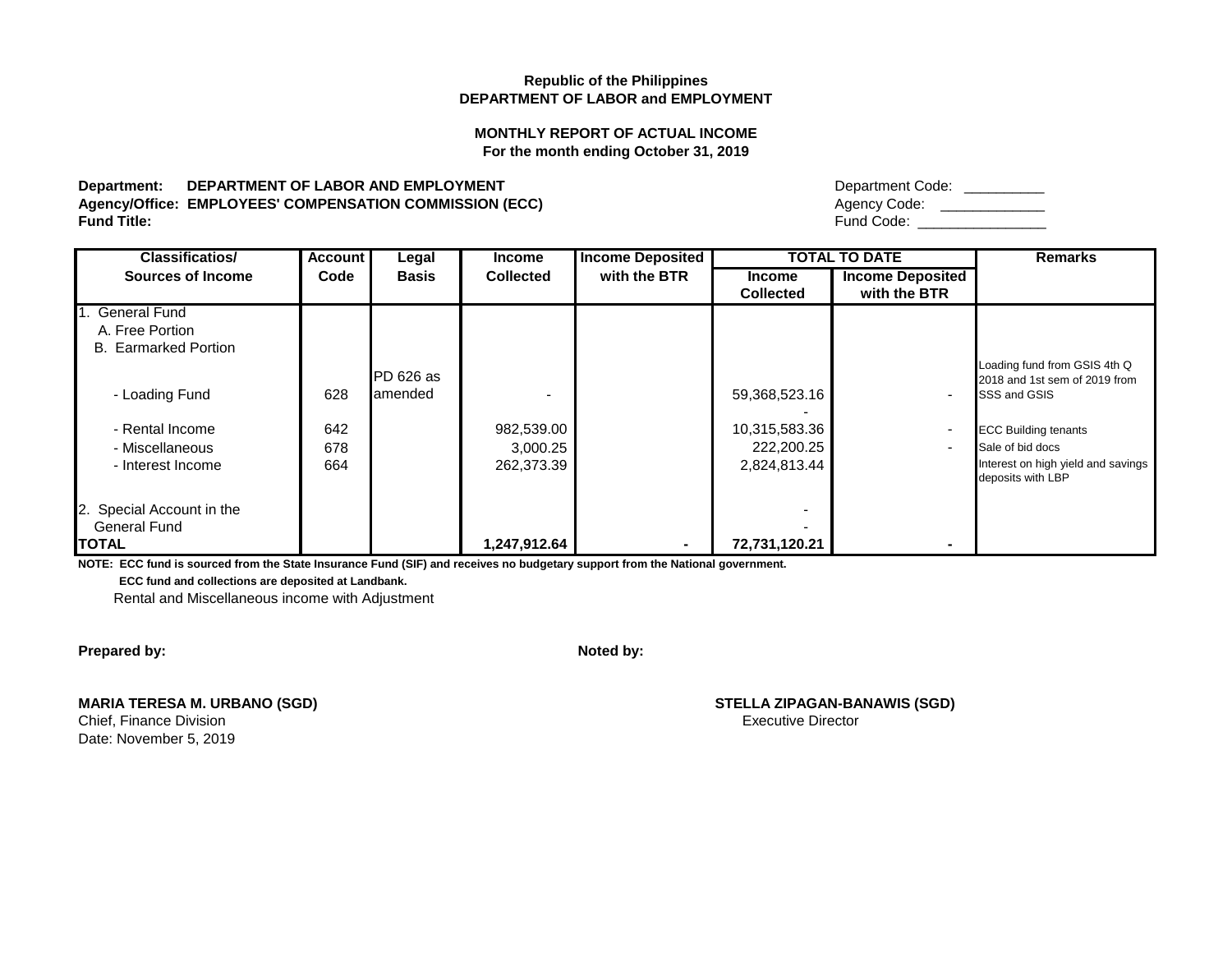# **MONTHLY REPORT OF ACTUAL INCOME For the month ending November 30, 2019**

# **Department: DEPARTMENT OF LABOR AND EMPLOYMENT** Agency/Office: EMPLOYEES' COMPENSATION COMMISSION (ECC) Agency/Office:  $\beta$ **Fund Title:** Fund Code: \_\_\_\_\_\_\_\_\_\_\_\_\_\_\_\_

| Department Code: |  |
|------------------|--|
| Agency Code:     |  |
| Fund Code:       |  |

| <b>Classificatios/</b>      | <b>Account</b> | Legal            | <b>Income</b>    | <b>Income Deposited</b> |                  | <b>TOTAL TO DATE</b>    | <b>Remarks</b>                     |
|-----------------------------|----------------|------------------|------------------|-------------------------|------------------|-------------------------|------------------------------------|
| <b>Sources of Income</b>    | Code           | <b>Basis</b>     | <b>Collected</b> | with the BTR            | <b>Income</b>    | <b>Income Deposited</b> |                                    |
|                             |                |                  |                  |                         | <b>Collected</b> | with the BTR            |                                    |
| 1. General Fund             |                |                  |                  |                         |                  |                         |                                    |
| A. Free Portion             |                |                  |                  |                         |                  |                         |                                    |
| <b>B.</b> Earmarked Portion |                |                  |                  |                         |                  |                         |                                    |
|                             |                |                  |                  |                         |                  |                         | Loading fund from GSIS 4th Q       |
|                             |                | <b>PD 626 as</b> |                  |                         |                  |                         | 2018 and 1st sem of 2019 from      |
| - Loading Fund              | 628            | lamended         | 51,307,571.36    |                         | 110,676,094.52   |                         | <b>SSS and GSIS</b>                |
|                             |                |                  |                  |                         |                  |                         |                                    |
| - Rental Income             | 642            |                  | 844,738.06       |                         | 11,160,321.42    |                         | <b>ECC Building tenants</b>        |
| - Miscellaneous             | 678            |                  | 10,000.00        |                         | 232,200.25       |                         | Sale of bid docs                   |
| - Interest Income           | 664            |                  | 283,542.28       |                         | 3,108,355.72     |                         | Interest on high yield and savings |
|                             |                |                  |                  |                         |                  |                         | deposits with LBP                  |
| 2. Special Account in the   |                |                  |                  |                         |                  |                         |                                    |
| <b>General Fund</b>         |                |                  |                  |                         |                  |                         |                                    |
| <b>TOTAL</b>                |                |                  | 52,445,851.70    | $\blacksquare$          | 125,176,971.91   |                         |                                    |

**NOTE: ECC fund is sourced from the State Insurance Fund (SIF) and receives no budgetary support from the National government.**

 **ECC fund and collections are deposited at Landbank.**

Rental and Miscellaneous income with Adjustment

**Prepared by: Noted by: Noted by: Noted by: Noted by: Noted by: Noted by: Noted by: Noted by: Noted by: Noted by: Noted by: Noted by: Noted by: Noted by: Noted by: Noted by: Noted by: No** 

# **MARIA TERESA M. URBANO (SGD) STELLA ZIPAGAN-BANAWIS (SGD)**

Chief, Finance Division **Executive Director** Executive Director Date: December 10, 2019